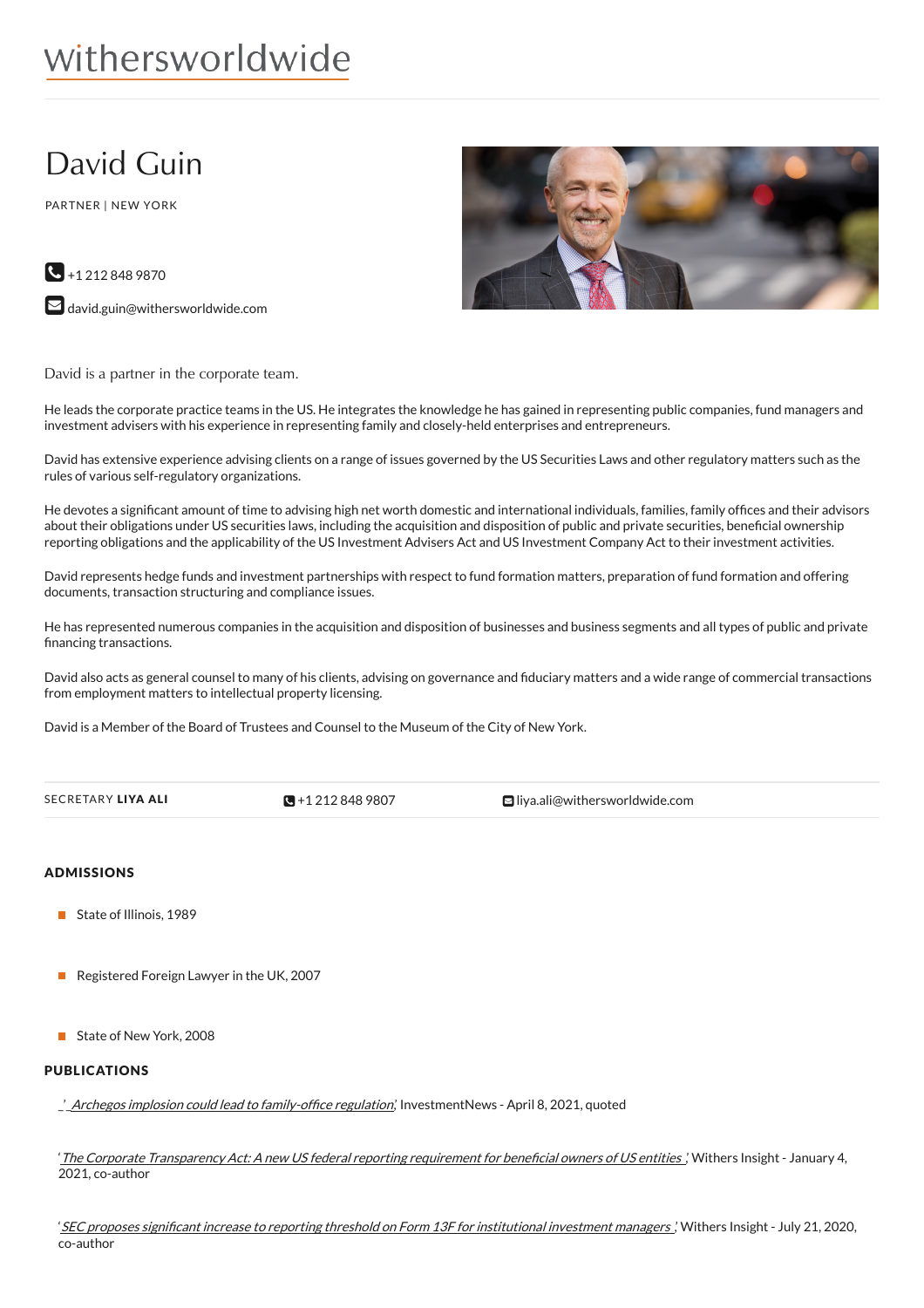'Your lenders have called – What should you do now? Insights for US businesses navigating the impact of the coronavirus', Withers Insight - May 5, 2020, co-author

'Global Law Firm Withers' Family Office Group Advises [Ultra-Rich,'](https://biglawbusiness.com/global-law-firm-withers-family-office-group-advises-ultra-rich) Bloomberg Law - June 25, 2019, quoted

'Checklist of routine annual and other activities to be completed by voluntary filers,' Withers article - December 2017, co-author

'International witholding tax- What fund lawyers need to know,' Lexis Practice Advisor - November 2017, co-author

'Preparing to transition your business to <sup>a</sup> leader from outside the family' , Family Business Magazine - May-June 2015

'Top five regulatory concerns for family offices', Bloomberg Brief: Family Office Special Report - June 2014, co-author

'The complete family office handbook: A guide for affluent families and the advisors who serve them' - January 2014, chapter co-author

'Cross-border investing and taxes', Investments & Pensions Asia - March/April 2013

'A regulatory countdown', Private Wealth - January 2012, co-author

'Analyzing the family office rule'. New York Law Journal - January 2012, co-author

'US securities alert - Large trader reporting - New rule 13h-1', Withers Bergman LLP Briefing Notes - August 2011

'US Securities and Exchange Commission issues final rule: Are you a foreign private adviser?', Withers Bergman LLP Briefing Notes - June 2011, co-author

'US Securities and Exchange Commission issues final rule: Federal vs. state regulation of investment advisers', Withers Bergman LLP Briefing Notes - June 2011, co-author

'US Securities and Exchange Commission issues final rule: Private fund adviser exemptions', Withers Bergman LLP Briefing Notes - June 2011, co-author

'SEC issues greatly expanded definition of family office', Withers Bergman LLP Briefing Notes - June 2011, co-author

'How will Dodd-Frank affect me?', STEPJournal, March 2011

'Dodd-Frank and rules on foreign private advisor exemption' , Offshore Red - December/January 2010/11

#### **TALKS**

ABA (RPTE) Presentation: Key Considerations in Setting Up a Family Office (co-presenter with Ivan Sacks and Kirby Rosplock, Tamarind Partners) - June 29, 2021

'Family Office [Compliance](https://www.tamarindlearning.com/family-office-compliance-policies-and-record-keeping-with-david-guin/) Policies and Record Keeping,' Tamarind Learning Podcast Series - November 13, 2020, speaker

' Family Office Set-up, Structure, and [Compliance](https://www.tamarindlearning.com/family-office-set-up-with-ivan-sacks-william-kambas-and-david-guin/),' Tamarind Learning Podcast Series - November 9, 2020, speaker

' Withers talks: families and family office | Ep 2 - Employment agreements, and incentives for [performance](https://www.withersworldwide.com/en-gb/insight/withers-talks-families-and-family-office-episode-2) and retention ', Withersworldwide podcast - September 3, 2020, speaker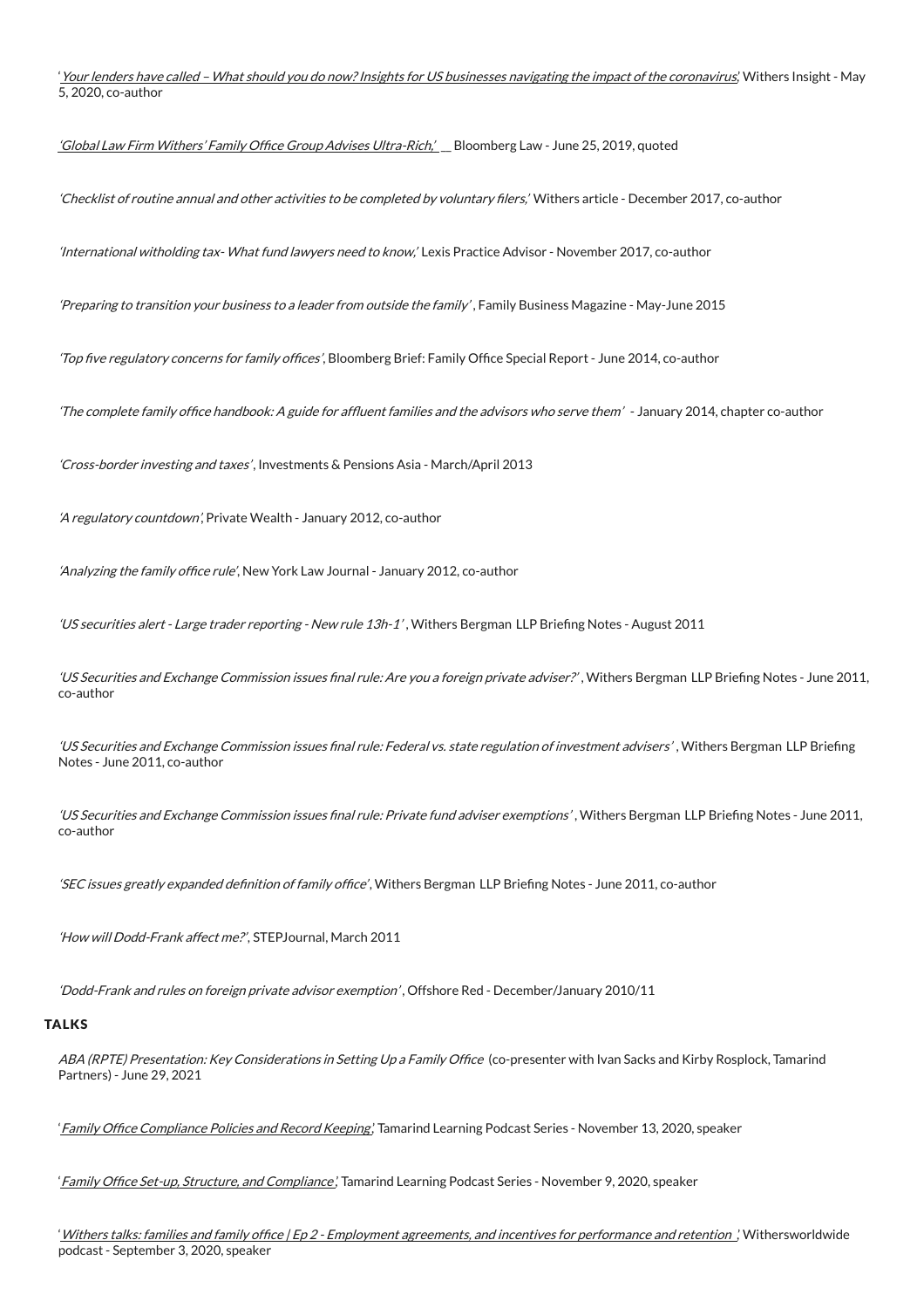'Dolphin Tank Fashion Tech,' Springboard Enterprises (San Francisco) - February 26, 2020, speaker

'Family Relationships: Married-ins', Family Business Magazine's Transitions East 2015 Conference, Tampa - March 25-27, 2015

'Legal Concerns Relevant to the New Generation', Columbia University's Family Business Club 2015 Conference, New York City - February 20, 2015

'Structuring Your Family Office for Success: What Every Family Should Know About Government Taxation, Regulation, and the New Rules for 2015 and Beyond', NYSSCPA's Fifth Annual Family Office Conference, New York City - February 2015

'Is the World Really Flat for U.S. Families Investing Abroad?', Sustainable Family Office Operations and Management Conference, New York City - June 2014

'Regulatory Roundup: The Current Compliance Challenges Faced by the Affluent and their Advisors', Private Asset Management, New York City - May 2014

'Not All in the Family: Navigating Securities Laws for Family Offices and Estate Planning', ALI-CLE - November 2013

AICPA Family Office Group Meeting, Pasadena, CA - November 2013

'From Family Office Formation to Regulation', Family Firm Institute Conference, San Diego, CA - October 2013

'Understanding the Impact of Regulatory Issues Confronting Family Offices', UBS Family Office Forum - May 2013

'Compliance Best Practices', Fidelity Family Office Services - April 2013

Take 15 Series', CFA Institute - February 2013 - Click here to watch the interview on [Brightcove.com](http://bcove.me/dhhpjflq)

'The Brave New World of Advertising', Raising Capital from the Exceptionally Wealthy - January, 2013

'The Impact of Dodd-Frank On Family Offices,' Financial Navigator - September 2012, webinar - Click here to watch the [presentation](http://www.finnav.com/usercenter/webinars-david-guin.html)

'Dodd Frank and Registration of Family Offices with the SEC', AICPA Family Office Networking Group, New York City - April 2012

'Dodd Frank Act: A New Paradigm for Family Office,' Opal Financial Group Family Office & Private Wealth Management Forum, Santa Rosa -Nov 2011

'Family Office Exemption under Dodd-Frank\_',\_ FiNalternatives, October 2011

'How Will Dodd-Frank Act Affect Me?', Withers' The Old And The New Seminar, Zurich and Geneva, Switzerland - February 2011

'SEC Regulation of Family Offices\_', MetCircle, New York - January 2011\_

#### EDUCATION

Notre Dame Law School, cum laude, J.D. University of Notre Dame, B.B.A.

LANGUAGES ENGLISH